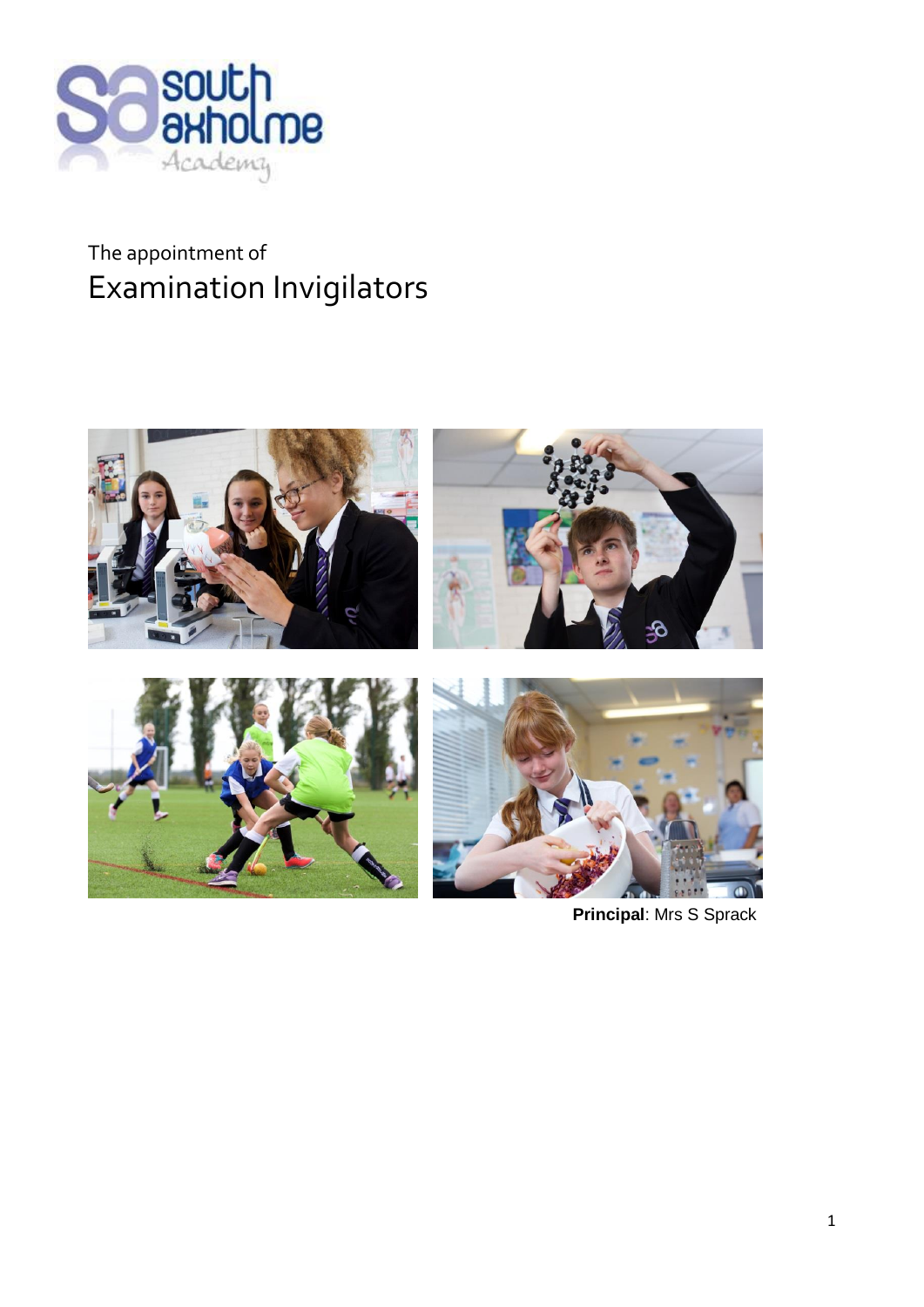

Invigilators have a key role in upholding the integrity of the examination process. The role of the invigilator is to ensure that examinations are conducted in accordance with regulatory requirements, to ensure that all candidates have an equal opportunity to demonstrate their abilities. You will be given the opportunity to come into school to discuss the role in more detail and ask any questions you may have.

We can offer:

- £10 per hour
- Paid training
- Full support of the Examinations Officer

We require:

- Full availability throughout the year
- Ability to work at short notice if necessary
- Professional presence and attitude

#### **Academy Overview**

We are currently graded as good by Ofsted and are situated in the small 'town' of Epworth on the A161 Goole to Gainsborough road, three miles from the M180. Doncaster and Scunthorpe are both approximately twelve miles away. Open countryside backs onto the Academy playing fields. This is a farming area, mostly arable. The catchment area includes Primary Academies in seven district villages, but we often 'draw' from as many as 23 different Primary Academies.

South Axholme Academy is part of Isle Education Trust (IET) which is a multi-Academy trust and at present includes Epworth Primary Academy, South Axholme Academy and Coritani Academy in Scunthorpe. South Axholme Academy is currently the 11-18 part of the trust and is a mixed Academy. It has a discrete catchment area so that only a very few children are 'lost' to private or voluntary aided Academies. The student intake is of average ability. Public examination results are well above national average figures.

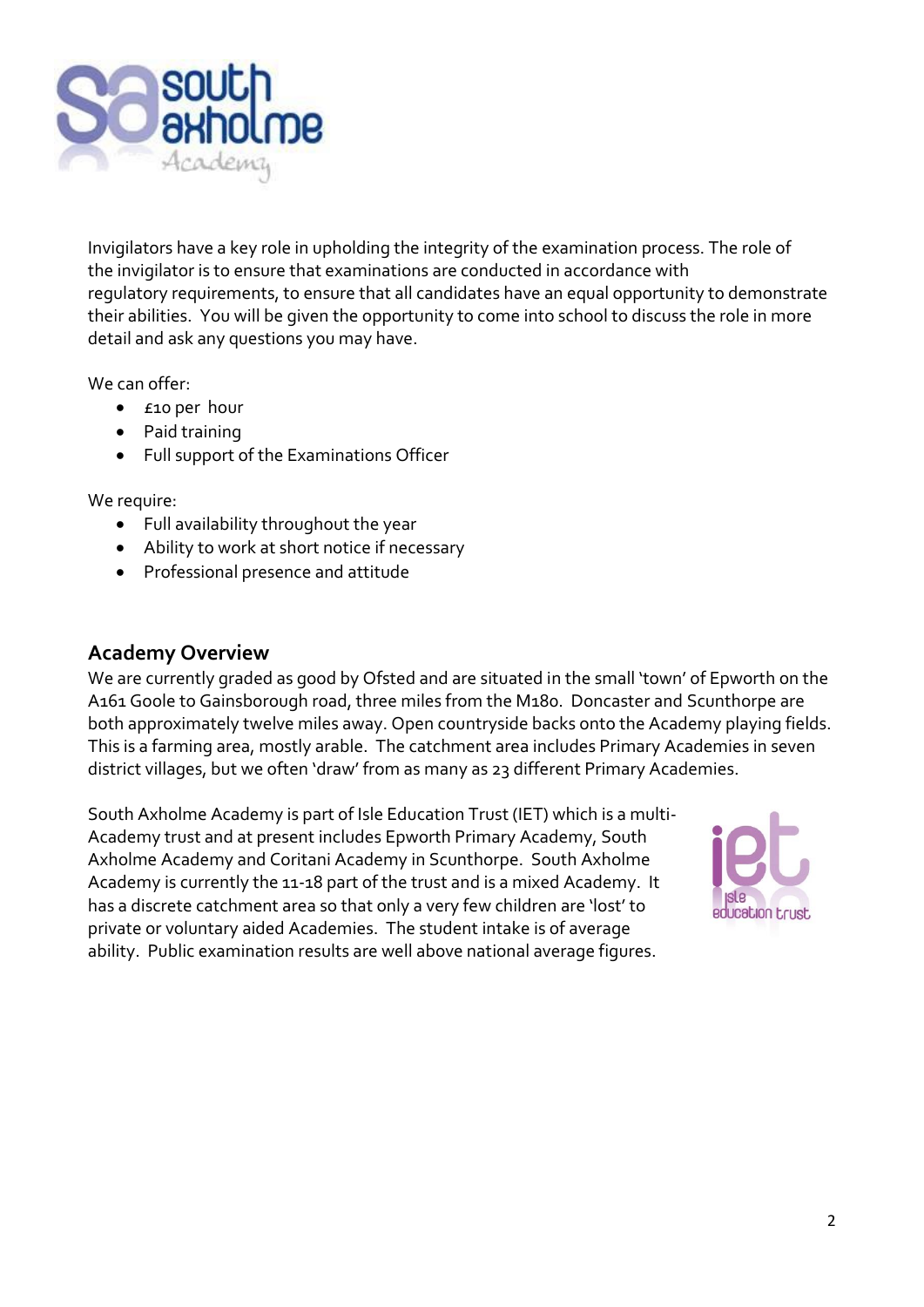

## **Job Description**

| <b>Job Title</b>    | <b>Examination Invigilator</b>            | <b>Post Number</b>             | n/a         |
|---------------------|-------------------------------------------|--------------------------------|-------------|
| Department          | Examinations                              | <b>Application</b><br>deadline | n/a         |
| <b>Salary</b>       | £10 per hour                              | <b>Interview</b><br>Date       | tba         |
| Type of<br>contract | Casual                                    | <b>Weekly hours</b>            | As required |
| Location            | South Axholme Academy, Epworth, Doncaster |                                |             |

# *Experience –*

Experience is not required as full training will be provided; although applicants will be asked to declare if they have invigilated previously elsewhere.

The ideal candidate will be:

- Flexible and adaptable
- Conscientious and reliable
- Have effective communication skills
- Be confident and a reassuring presence to candidates in exam rooms
- Ability to work as part of a team
- Good standard of education

## *Main Duties –*

- To conduct examinations in accordance with the Joint Council for Qualifications (JCQ), awarding body and South Axholme Academy instructions.
- To play a "key role in upholding the integrity of the external examination/assessment process"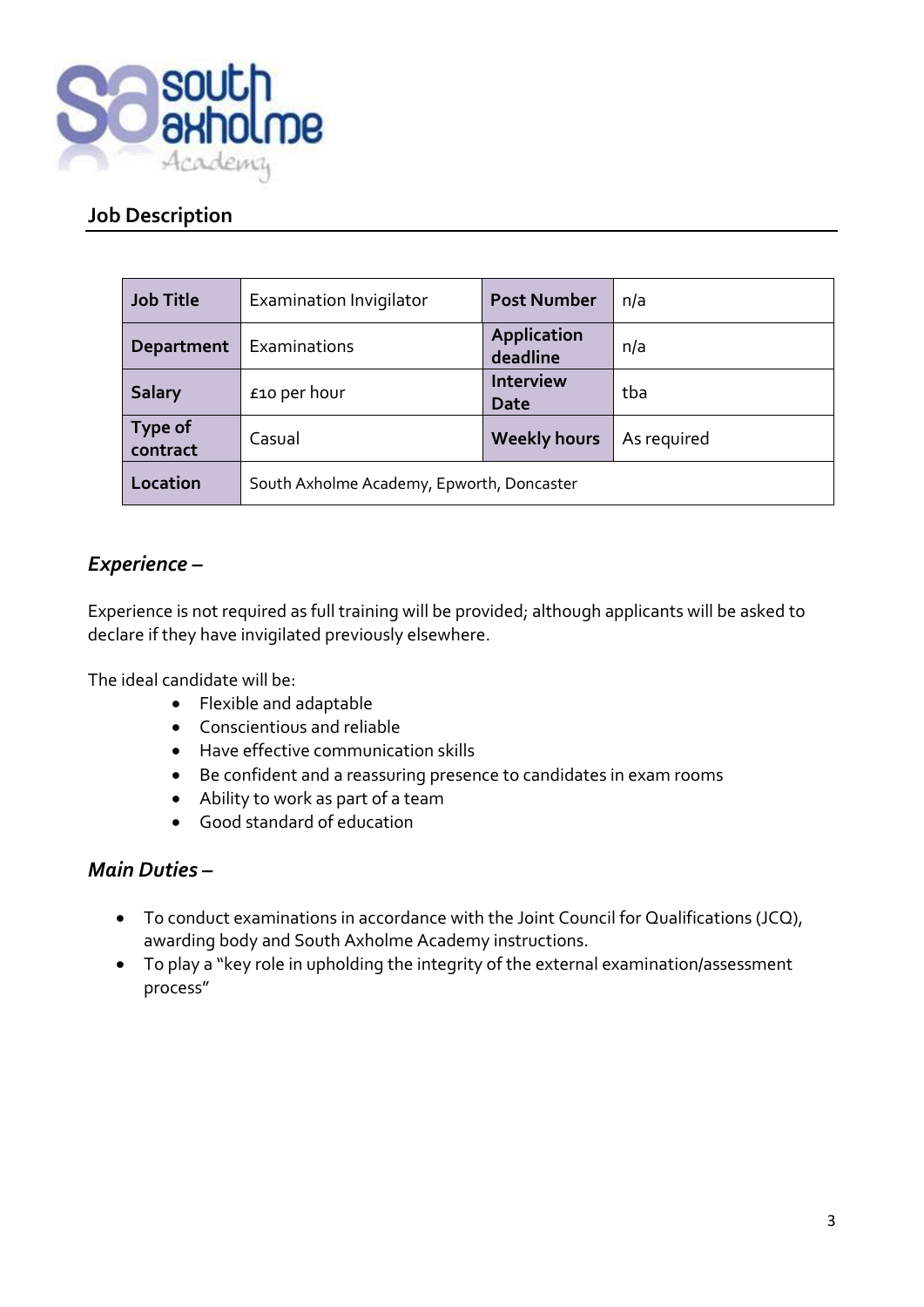

# *Before Examinations –*

- Report to the examinations officer prior to each examination session
- Keep exam papers and materials secure before, during and after examinations
- Ensure exam rooms are set out to standard
- Admit candidates into exam rooms
- Identify, seat, and instruct candidates in the conduct of their examinations
- Distribute the correct exam papers and materials to candidates
- Deal with candidate queries

#### *During Examinations –*

- Supervise candidates at all times and be vigilant throughout examinations
- Keep disruption to a minimum
- Deal with emergencies or irregularities effectively
- Record/report any disruption or irregularities
- Complete attendance registers
- Deal with candidate queries

### *After Examinations –*

- Collect exam scripts
- Dismiss candidates from the examination room
- 'check that the names on the scripts match exactly the details on the attendance register'  $(JCQ ICE 6)$
- Securely return all examination scripts and exam materials to the Examinations Officer

#### *Other –*

- Attend training, refresher or review sessions as required
- Undertake, where required, and where able, other duties requested by the Examinations Officer, for example:
	- o Supervision of clash candidates between examination sessions
	- o Facilitating access arrangements for candidates, for example, as a reader, scribe etc. (full training will be provided)
	- o Examination related administrative tasks

*Responsible to:* Exam & Data Support Coordinator